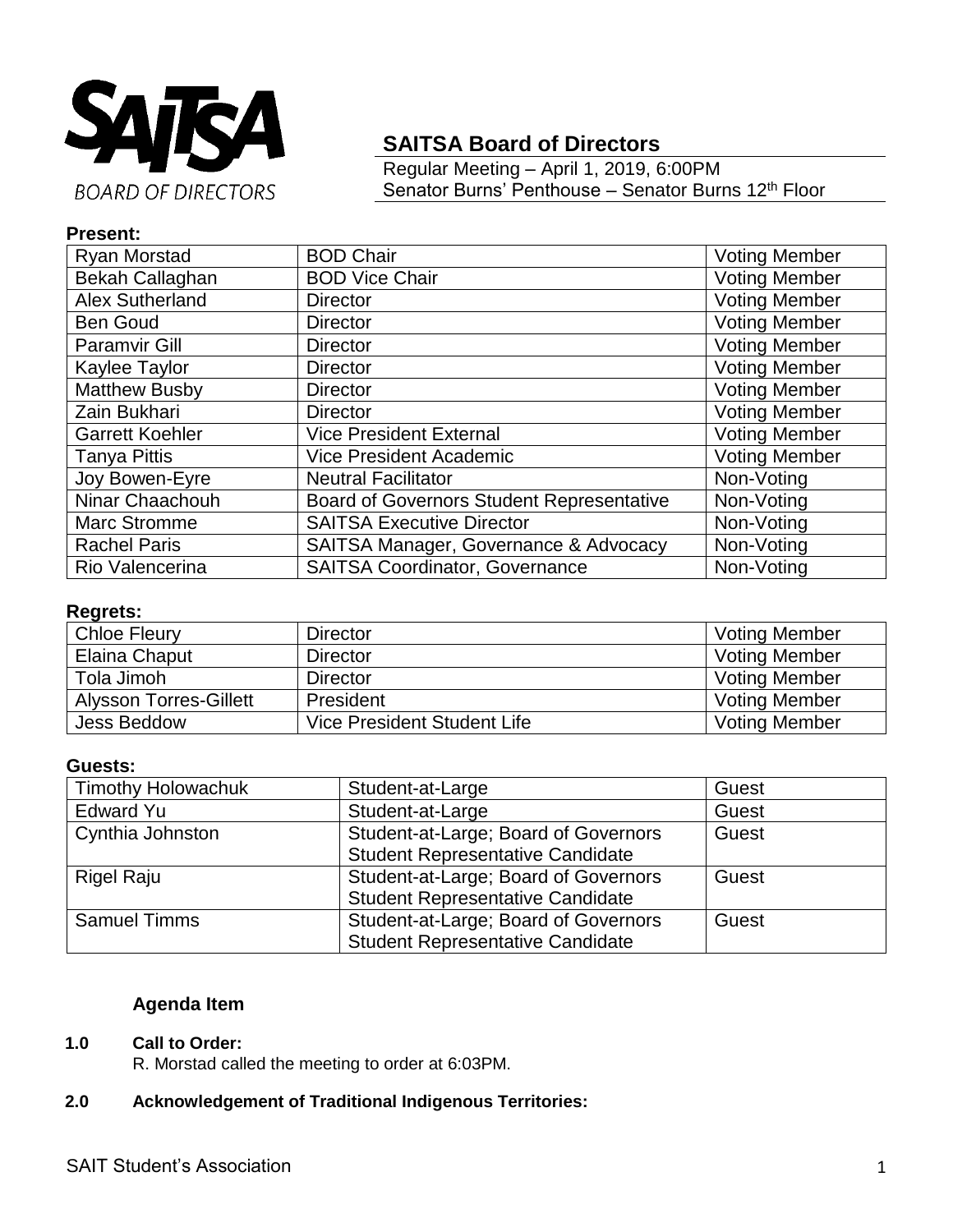M. Busby gave the acknowledgement of Traditional Indigenous Territories.

#### **3.0 Conflict of Interest Check:**

R. Morstad reminded the Board about Conflicts of Interest.

#### **4.0 Approval of the Agenda:**

G. Koehler requested to move "Federal Budget Update" to item 11.2 M. Stromme added "ED Report" as item 11.5.

#### **Motion:**

To approve the Agenda as amended.

**B. Goud/K Taylor 10-0-0 Motion Carried**

#### **5.0 Board of Governors Student Representative Selection**

B. Callaghan explained the selection process used for the selections of the 2019/2020 Board of Governors Student Representative. One by one, each candidate was invited into the space to present to the Board.

- C. Johnston gave their presentation to the Board then was excused at 6:19PM.
- Rigel Raju gave their presentation to the Board then was excused at 6:25PM.
- Samuel Timms gave their presentation to the Board then was excused at 6:31PM.

#### **Motion:**

To break for a 5-minute recess at 6:32PM.

**T. Pittis/B.Goud 10-0-0 Motion Carried**

The meeting reconvened at 6:38PM.

Prior to discussion on the candidates, N. Chaachouh reminded the Board on the role of the SAIT Board of Governors Student Representative.

#### **Motion:**

Move to go in-camera with N. Chaachouh and staff.

**R. Morstad/M. Busby**

#### **Motion:**

To amend the previous motion to read as "to move In-Camera without the current Board of Governors Student Representative or staff."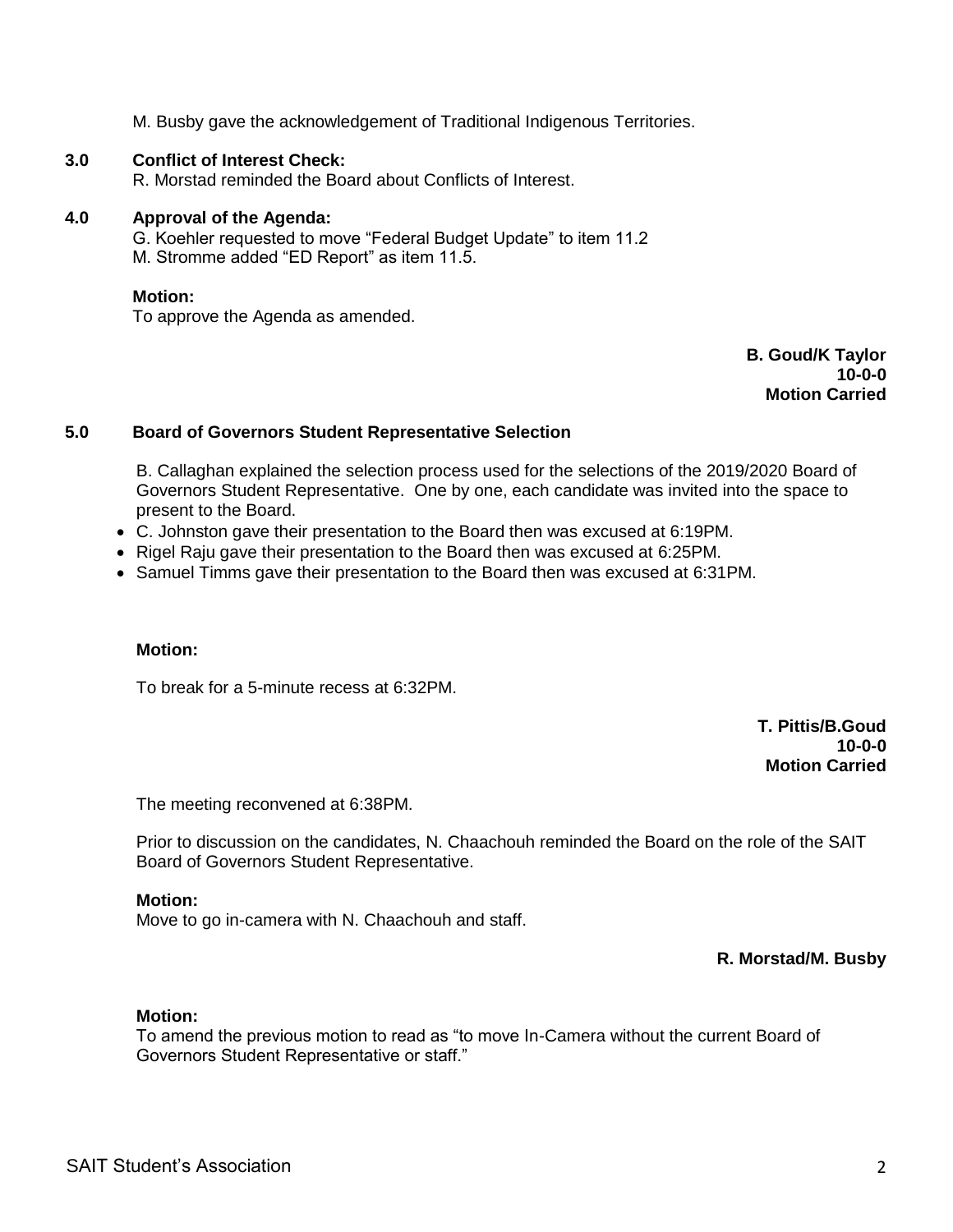**G. Koehler/B.Goud 2-8-0 Motion Failed**

> **Main Motion 10-0-0 Motion Carried**

**The Board moved In-camera at 6:45 pm.**

**Motion:**  Move to go out of Camera.

> **Z. Bukhari/B. Goud Motion Carried**

#### **Motion:**

To vote for the SAIT Board of Governors Student Representative by secret ballot.

**R. Morstad/G. Koehler 10-0-0 Motion Carried**

Rigel Raju was appointed as Board of Governors Student Representative by secret ballot.

P. Gill excused themselves at 7:34PM.

N. Chaachouh excused themselves at 7:38PM

*ACTION:* All applicants, regardless of whether or not they are successful, must be contacted by end of day April 2, 2019 by B. Callaghan.

*ACTION:* A letter to SAIT and the Ministry must be drafted stating Rigel Raju has been appointed as Board of Governors Student Representative by April 15<sup>th</sup>, 2019 by R. Paris

#### **6.0 Adoption of Minutes:**

#### **6.1 Regular Meeting of the Board from March 18, 2019 Motion:** To approve the minutes of the March 18, 2019 Regular Meeting

**G. Koehler/Z. Bukhari 9-0-1 Motion Carried**

## **7.0 Individual Reports:**

**7.1 President**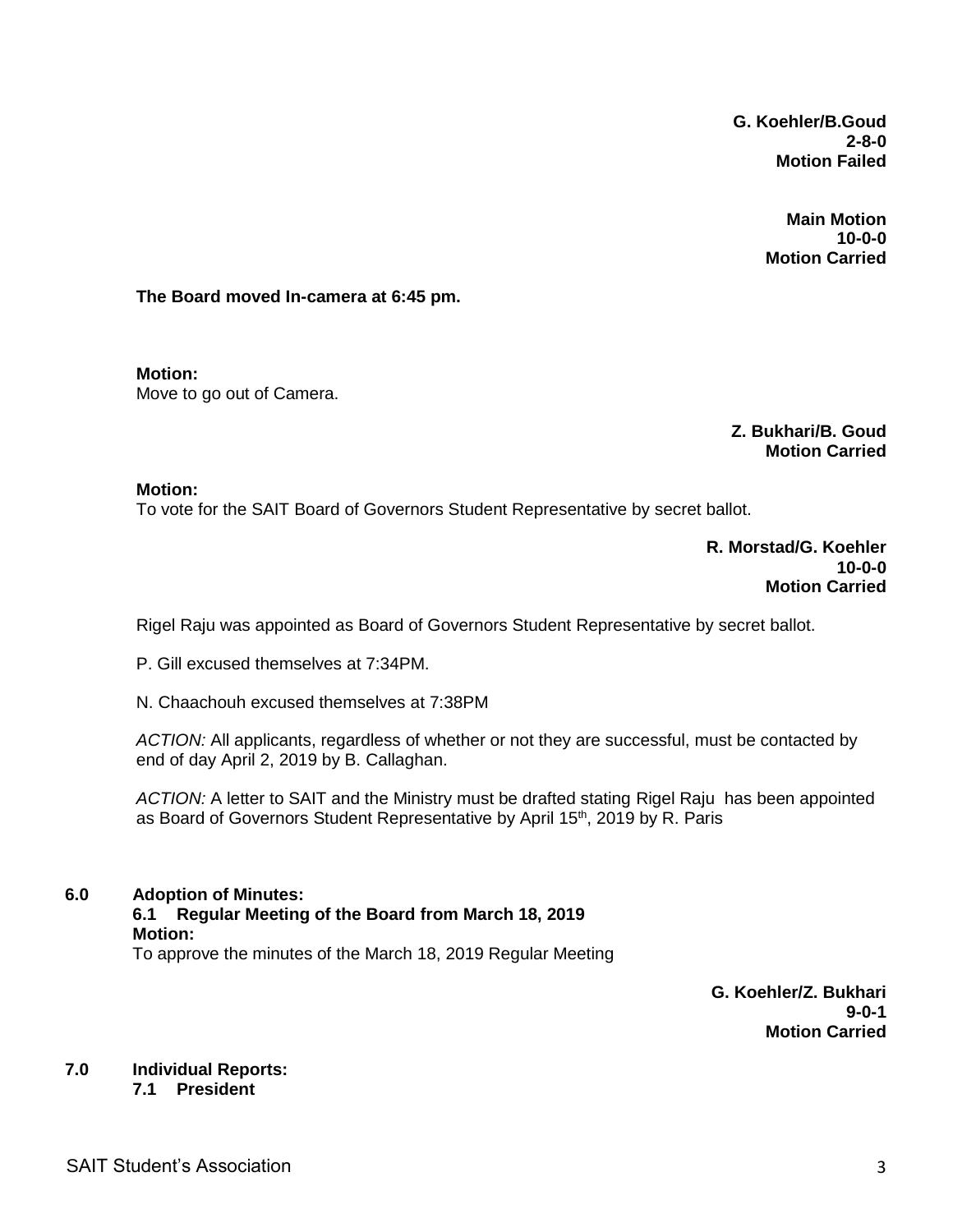Nothing to report.

- **7.2 Vice President External** Report as submitted.
- **7.3 Vice President Academic** Report as submitted.
- **7.4 Vice President Student Life** Report as submitted.

#### **8.0 Committee Reports:**

### **8.1 Finance Committee**

K. Taylor reported that Finance Committee will be meeting April 8, 2019 at 5PM.

B. Callaghan noted that Executive Council Salary Review must be addressed by the Committee.

#### **8.2 Governance Committee**

R. Morstad reported that the committee has not met recently.

### **8.2.1 CRO Report**

R. Paris presented the CRO Report to the Board.

#### **Motion:**

To ratify the Chief Returning Officer's Report as submitted to the Board.

**R. Morstad/K. Taylor 10-0-0 Motion Carried**

### **8.3 Nominations Committee**

B. Callaghan reported that Nominations Committee members met and reviewed applications for the Board of Governors Student Representative position.

*ACTION:* B. Callaghan will present the completed Nominations Committee work plan for the Board to review.

### **9.0 Action Items:**

### **9.1 Nominations Committee Work Plan**

B. Callaghan reported concerns from members of the Nominations Committee before the work plan is submitted to the Board. The work plan will be submitted to the Board by the next regular meeting of the Board.

### **10.0 Information**/**Discussion:**

### **10.1 Upcoming SAITSA Events**

R. Paris updated the Board regarding upcoming SAITSA events. SAIT will have advanced polling stations on campus for the Alberta provincial election. SAITSA's Awards Night will be April 13<sup>th</sup>.

### **10.2 Federal Budget 2019 Update**

G. Koehler presented an update regarding the Federal government's budget and CASA's requests.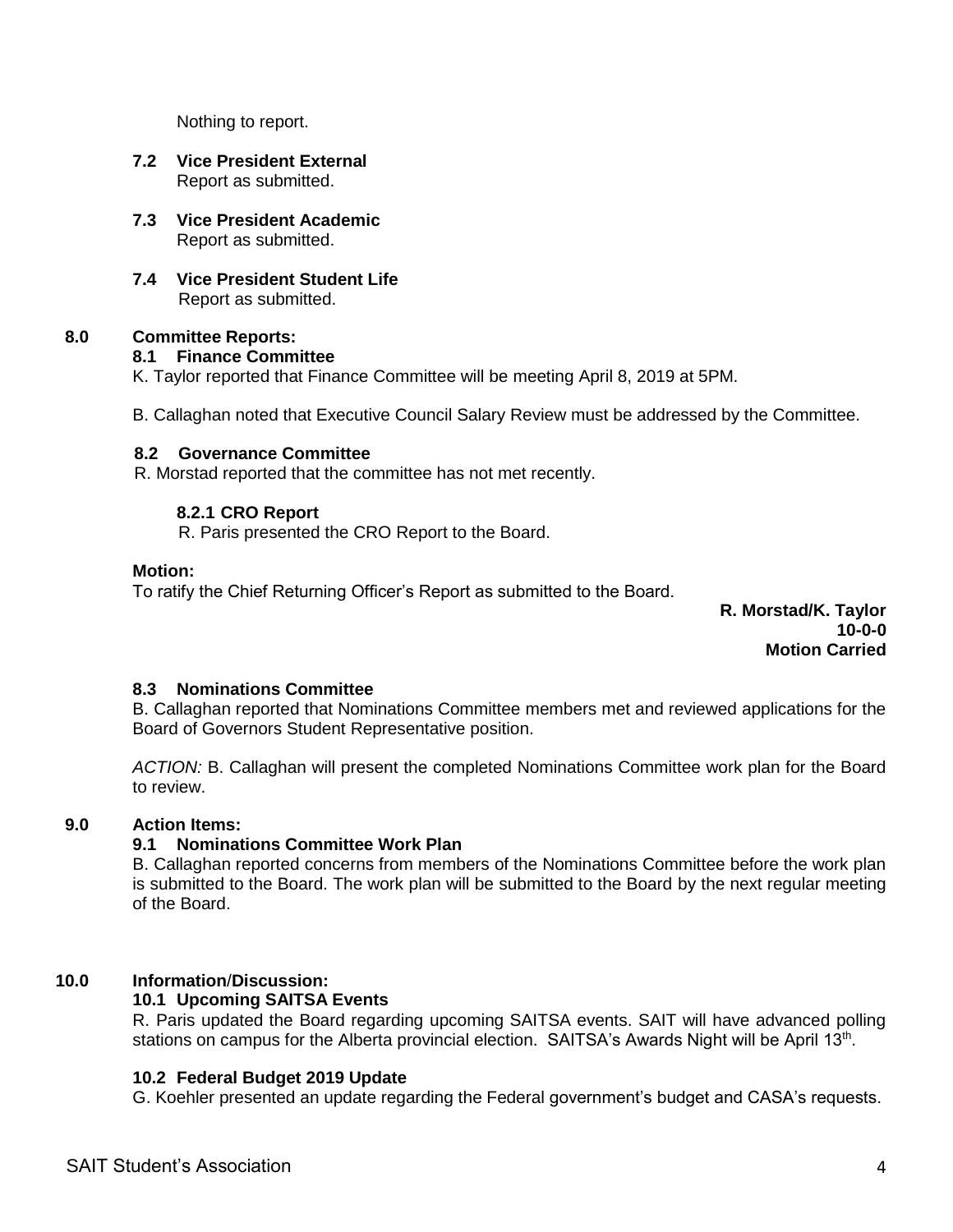### **10.3 Alberta Provincial Elections**

G. Koehler reminded the Board of its nonpartisan responsibilities during the upcoming provincial election.

#### **10.4 Advocacy Committee**

The direction of SAITSA's Advocacy priorities were discussed, including the desire by G. Koehler for an Advocacy Committee of the Board.

### **Motion:**

To strike an Ad-hoc Advocacy Committee of the Board to exist until December 31, 2019.

**G. Koehler/K. Taylor**

#### **Motion:**

To table the previous motion until the May 6, 2019 Board of Directors Regular Meeting.

**G. Koehler/B. Goud 10-0-0 Motion Carried**

The item was tabled for discussion at a future time when the requirements for establishing an Ad-Hoc Committee of the Board has been fulfilled, as prescribed in Bylaw 9.14.

**Motion Tabled**

#### **10.5 ED Report**

M. Stromme presented his report to the Board of Directors.

### **10.6 In-Camera**

#### **Motion:**

To move in-camera with M. Stromme present, and without staff or guests present.

**B. Goud/B. Callaghan 10-0-0 Motion Carried**

R. Paris, R. Valencerina, and guests were excused from the meeting at 9:00PM

M. Stromme and J. Bowen-Eyre were excused from the meeting at 9:06 PM.

#### **11.0 Questions/Adjournment: Motion:**

To move out-of-Camera

**T. Pittis/Z. Bukhari 10-0-0 Motion Carried**

**Motion:**